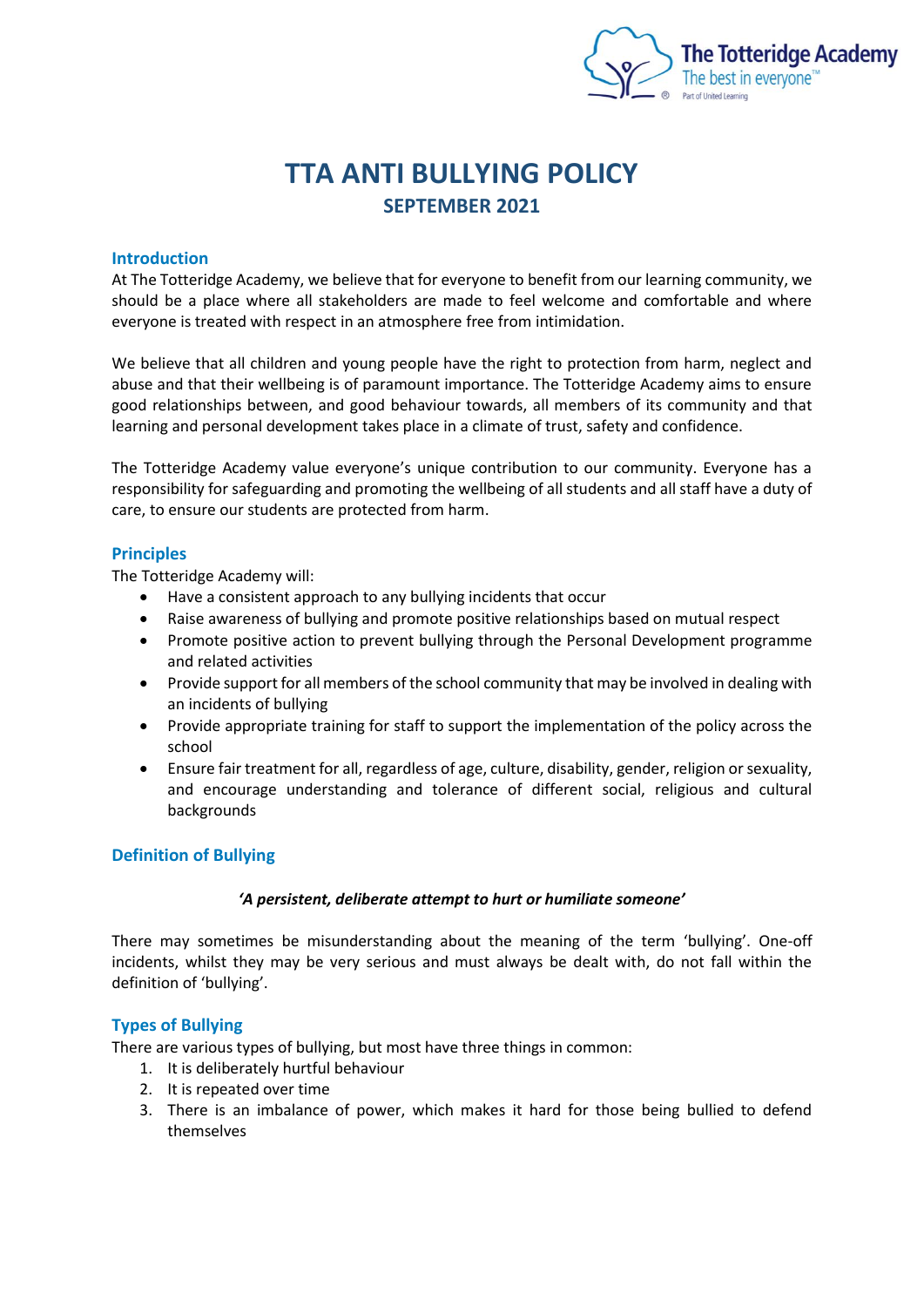

There are various forms of bullying which include:

- Physical e.g. hitting, kicking, taking belongings
- Verbal e.g. name calling, insulting, racist remarks
- Indirect e.g. spreading malicious rumours, excluding individuals from social groups, family feuds brought into school
- Cyber e.g. use of email, social networking sites, mobile phone messaging to spread rumours, make malicious comments

The lives of students who are bullied are made miserable; they may suffer injury, they may attend erratically, they may lose self-confidence, they are likely to underachieve educationally and socially.

Many of the outward signs of bullying can be the same as other indicators of abuse such as:

- Non accidental injuries (including self-abuse)
- Low self-esteem, unhappiness, fear, distress or anxiety.

If unchecked, others may come to see bullying behaviour as acceptable within the school. It is not unknown for victims to become bullies of younger or more vulnerable students than themselves. Bullying can and frequently does have long term effects on victims which may affect their adult lives.

#### **Role of Parents / Carers**

The Totteridge Academy will ensure that the robust stance regarding bullying is made clear to parents and carers. Parents should be encouraged to inform the Academy staff of any concerns or suspicions they may have regarding bullying incidents and inform their child's form tutor or Director of learning at the earliest opportunity should they note an unexplained change of behaviour in their child or if information about bullying becomes known. This can de done either by direct email of by telephoning the Academy reception.

#### **Role of Staff**

Staff need to recognise that bullying is an Academy-wide responsibility and can involve staff being bullied just as much as students. Anyone, staff or student, can be a victim of bullying or a perpetrator. There needs to be awareness that there will be incidents of bullying, and as soon as any member of staff becomes aware it is their duty to respond appropriately. **Not to respond is to condone.** In all dealings with students, staff will want to emphasise the importance of respecting feelings and emotions of others. It is important that staff do not disregard any form of bullying (including sexual harassment) as 'banter' or 'part of growing up'.

#### **Role of Students**

Students at The Totteridge Academy need to understand what bullying is; its causes, affects and methods of prevention. Students will be taught to accept that they have a duty to themselves and others in preventing bullying and that staff as well as students can be victims of bullying. Students have a vital role in the prevention of bullying. Students are taught that those who tolerate bullying are supporting them. Students are taught that positive action from peers can discourage bullying.

#### **Practical Steps to Prevent Bullying**

- Be alert to the possibility of bullying taking place
- Ensure that any action taken contributes to the development of our ethos that encourages non-bullying behaviour and views bullying as unacceptable
- Publicise the policy to students and parents to enlist their support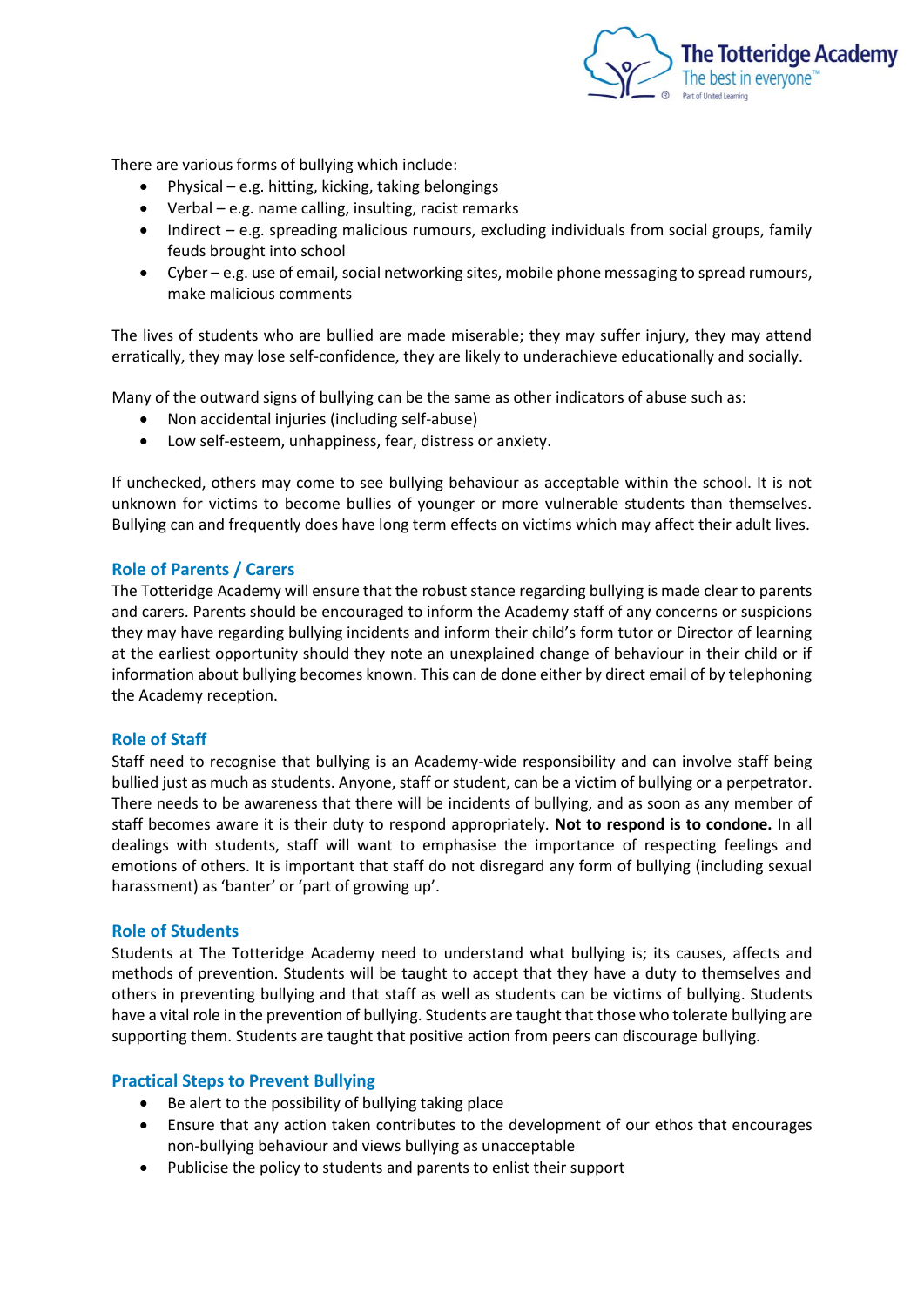

- Seek to bring about the situation in which children themselves actively discourage bullying and view reporting incidents of bullying as being responsible rather than as "telling tales"
- Ensure that students are not left unattended in classrooms
- Ensure that the relationships between teachers and students is characterised by mutual respect and trust so that students feel able to tell teachers if they are bullied
- Ensure that staff model non-bullying behaviour ensure that methods of teaching and of control do not endorse bullying tactics
- Ensure that there is an emphasis on praising appropriate behaviour rather than on the use of sanctions
- Ensure arrival times for class are adhered to by staff
- Encourage students to participate in the management of classes and the school through Student Voice
- Take positive steps to improve the self-confidence, self-esteem and social skills of both the victim and perpetrator of the bullying
- If in doubt seek support from any teacher or adult at The Totteridge Academy

# **Procedure**

- Bullying may be dealt with individually or within a class group. This will be decided by the member of staff involved. In cases that present particular difficulties or complications the Senior Leader for behaviour and safety should be informed immediately in the first instance and where appropriate the Principal
- All students must be listened to and all allegations of bullying investigated and recorded on a pastoral Bullying Form and on the electronic Arbor event log for the relevant students. If there is a reason to believe that this also constitutes a safeguarding concern, then staff should also record as an incident on CPOMS. Students should be aware that this recording will take place
- All instances of suspected bullying will be recorded whether during lesson time, lesson change over, in the playground or beyond school hours
- The incident, those involved and the action taken will be recorded by the person who initially dealt with the incident
- All parties should give written accounts of the incident on a Student Statement form
- Parents/carers of all parties will be informed by telephone or in writing of the incident and actions taken
- If a student is injured they must be seen by a qualified First Aid person for assessment of injury and treatment. Details of the injury must be recorded and the parents informed without delay
- If there are repeated incidents, the parents may be invited to meet with the student's Form Tutor, Director of Learning, and in serious cases a member of the Senior Leadership Team or the Principal to discuss support strategies for both victim and bully
- These strategies may include a Behaviour Support Plan, report card, a referral to Alternative Provision and/or a behaviour contract
- In severe cases, a student who is persistently threatening the safety and education of others and has not responded to the strategies put in place may be excluded from the academy. This will be at the discretion of the Principal
- The Senior Leadership Team supports all staff in dealing with bullying should it occur and facilitate staff training and development.

## **Confidentiality**

The Totteridge Academy staff cannot promise absolute confidentiality if approached by a student for help. Staff must make this clear to students. Safeguarding procedures must be followed when any